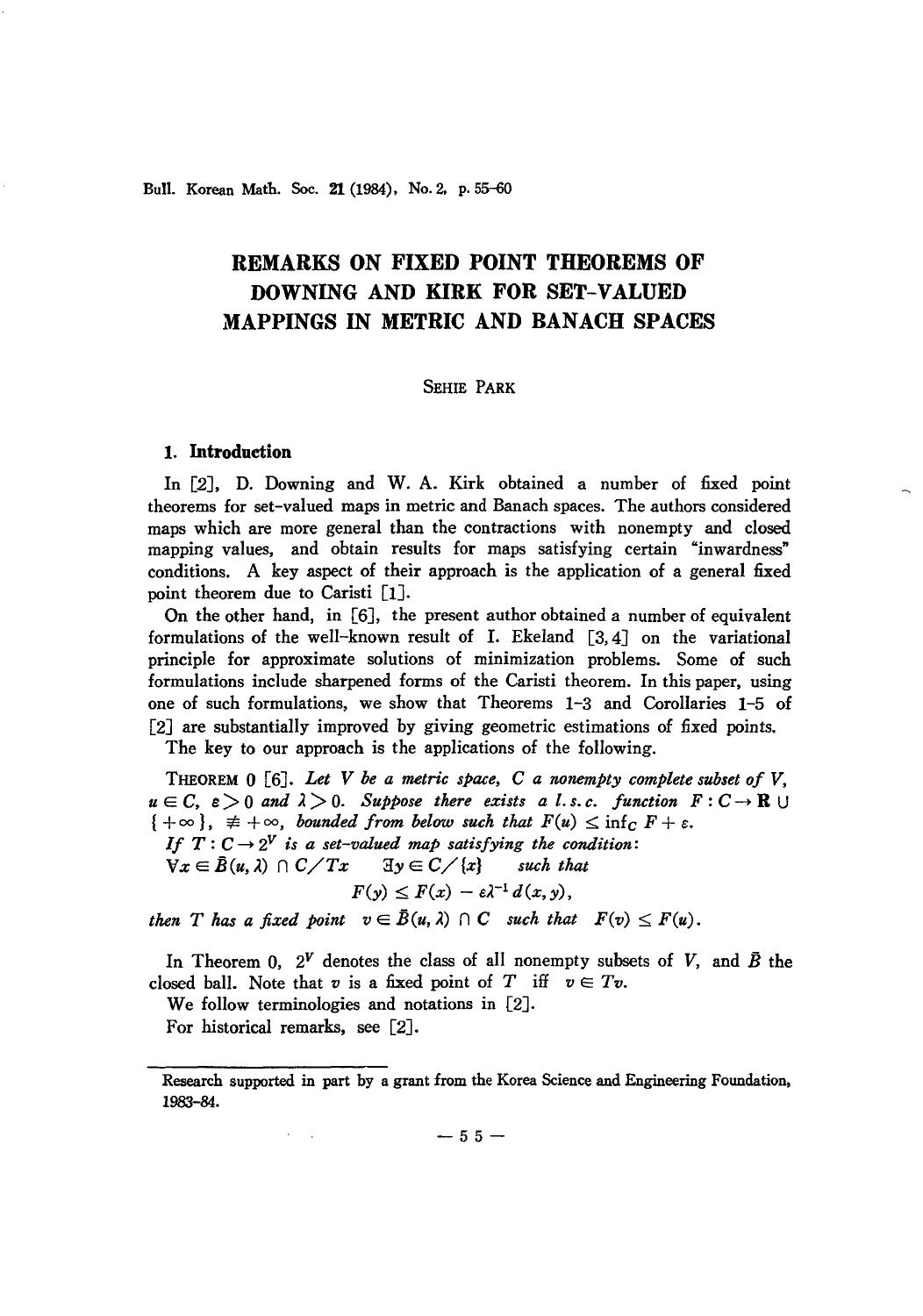56 Sehie Park

## 2. Basic results

Let X be a Banach space,  $K \subset X$ , and  $\Gamma: K \to F(X)$  where  $F(X)$  denotes the class of nonempty closed subsets of X. Given  $x \in K$  and  $\alpha \geq 1$ , we let

$$
\Gamma_{\alpha}(x) = \{ z \in \Gamma x : ||x - z|| \leq \alpha \, d(x, \Gamma x) \}
$$

where  $d(x, Tx) = \inf \{ ||x - u|| : u \in Tx \}$ . For  $x \in K$ , the *inward* set of *x* relative to *K* is the set

$$
I_K(x) = \{ (1-a)x + \alpha y : y \in K, \ \alpha \ge 0 \}.
$$

THEOREM 1. *Let K be a nonempty closed convex subset of a Banack space* X, *and*  $\Gamma: K \to F(X)$  *an u.s.c. map which satisfies for given*  $k \in (0, 1)$ :

(a)  $\forall x \in K$   $\exists \delta = \delta(x) > 0$  *such that* 

$$
y\in \bar{B}(x,\delta)\cap K \Rightarrow d(y,\Gamma y)\leq d(y,\Gamma x)+k||x-y||.
$$

*If either*

\n- (b) 
$$
\Gamma_1(x) \cap I_K(x) \neq \phi
$$
 for each  $x \in K$ , or
\n- (b')  $\forall x \in K$   $\exists \alpha = \alpha(x) > 1$   $\exists \mu = \mu(x) \in (0, 1)$  such that
\n- $(1 - \mu)x + \mu \Gamma_\alpha(x) \subset K$ ,
\n

*then there exists an*  $\eta \in (0,1)$  *such that for any*  $u \in K$  *and*  $\lambda > 0$  *satisfying*  $d(u, Fu) \leq \lambda \eta$ , *I* has a fixed point in  $B(u, \lambda) \cap K$ .

*Proof.* (b) As in the proof of [2, Theorem 1(b)], for any  $x \in K$  such that  $d(x, Tx) > 0$ , there exists a  $y \in K / \{x\}$  such that

$$
\eta\|x-y\|\leq d(x,\Gamma x)-d(y,\Gamma y),
$$

where  $\eta$  is so chosen that  $\eta = -[k - (1 - \varepsilon)(1 + \varepsilon)^{-1}]$  for any  $\varepsilon > 0$  so that k  $\langle (1-\varepsilon)(1+\varepsilon)^{-1}$ . Let  $F(x) = \eta^{-1}d(x, Tx)$ . Then *F* is 1, s.c. since *I* is u.s. c. Therefore by Theorem 0, for any  $u \in K$  and  $\lambda > 0$  satisfying  $F(u) \le \inf_K F$  $+ \lambda$ , *I* has a fixed point  $v \in \overline{B}(u, \lambda) \cap K$ . Since  $\inf_{K} F = 0$ , *u* can be so chosen that  $d(u, Tu) \leq \lambda \eta$ .

(b') As in the proof of  $[2,$  Theorem 1(b')], for any  $x \in K$  such that  $d(x, Tx) > 0$ , there exists a  $y \in K / \{x\}$  such that

$$
\eta\|x-y\|\leq d(x,\;Tx)-d(y,\;Ty)
$$

where  $\eta = 1 - k'$  for some  $k' \in (k, 1)$ . Therefore, the same argument to the proof (b) leads the conclusion. This completes our proof.

Let  $F_b(X)$  denote the class of nonempty bounded closed subsets of a metric space  $(X, d)$  with the Hausdorff metric *H*. A map  $\Gamma: K \to F_b(X)$ ,  $K \subset X$ , is called a *contraction* if there exists a constant  $k \in (0,1)$  such that

$$
H(Tx,\Gamma y)\leq k\ d(x,y),\ x,y\in K.
$$

If the map  $\Gamma$  in Theorem 1 is a contraction from  $K$  into  $F_b(X)$ , then  $\Gamma$  is u. s. c. and satisfies the condition (a), for

 $d(y, T_y) \leq d(y, Tx) + H(Tx, Ty), x, y \in K.$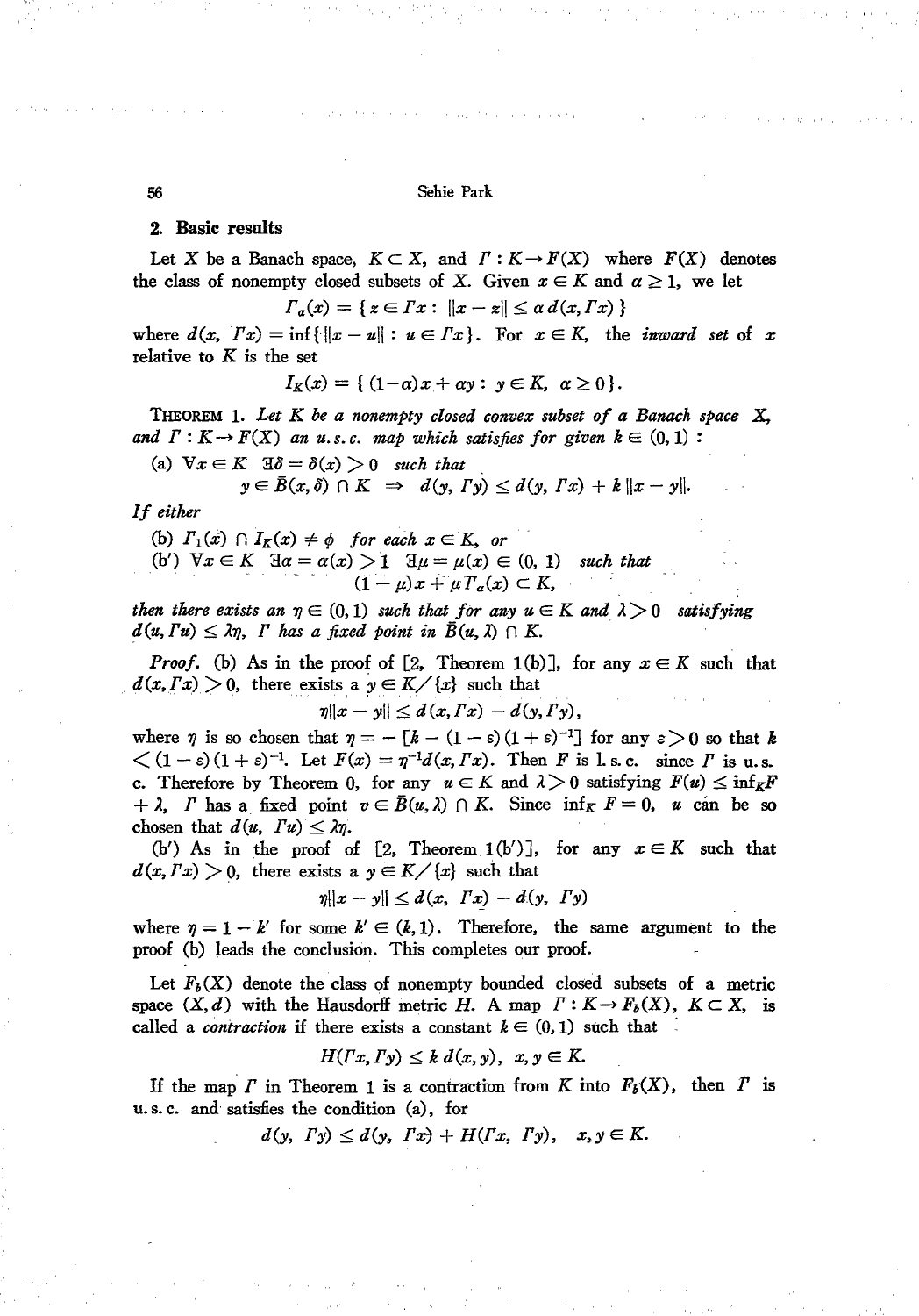In this case, using an argument of T. E. Williamson, Jr. [7], we have more stronger conclusion.

COROLLARY 1. With *K* and *X* as in Theorem 1, suppose  $\Gamma : K \to F_b(X)$  is a *contraction which satisfies either condition* (b) *or* (b'). Then *there exists* an  $\eta \in$ *contraction which satisfies either condition* (b) or (b'). Then there exists an  $\eta \in (0,1)$  such that for any  $u \in K$  and  $\lambda > 0$  satisfying  $d(u, T u) \leq \lambda \eta$ , either *u* is *a fixed point of F or F has a fixed point v in*  $\overline{B}(u, \lambda) \cap K \setminus B(u, s)$  *where*  $s = d(u, Tu)(1+k)^{-1}.$ 

*Proof.* Note that  $s < \lambda$ , for  $\eta \in (0, 1)$  and

$$
s=\frac{d(u, Tu)}{1+k}\leq \frac{\lambda\eta}{1+k}<\lambda.
$$

Now it suffices to show that if  $u$  is not fixed under  $\Gamma$ , then  $\Gamma$  has no fixed point in  $B(u, s)$ . For any  $y \in B(u, s) \cap K$ , we have

$$
d(u, \Gamma u) \leq d(u, y) + d(y, \Gamma u)
$$
  

$$
\langle s + d(y, \Gamma u),
$$

that is,

 $k(1 + k)^{-1}d(u, Tu) < d(v, Tu)$ .

Hence,

$$
d(y, Tu) > ks > k d(y, u).
$$

Suppose  $y \in \Gamma y$ . Then we have

$$
H(\Gamma y, \Gamma u) > k d(y, u),
$$

a contradiction. This completes our proof.

Let  $K(X)$  and  $H(X)$  be the class of nonempty compact subsets and nonempty weakly compact subsets of X, respectively. Now, we have the following consequence of Corollary 1.

COROLLARY 2. *With K* and *X* as in Theorem 1, suppose  $\Gamma: K \to F_b(X)$  is a *contraction for which*  $Fx \subset \overline{I_{\kappa}(x)}$ ,  $x \in K$ . If  $\Gamma: K \to K(X)$  or if X is *reflexive* and  $\Gamma : K \to H(X)$ , there exists an  $\eta \in (0, 1)$  such that for any  $u \in K$ <br>and  $\lambda > 0$  satisfying  $d(u, \Gamma u) \leq \lambda \eta$ , either  $u \in \Gamma u$  or  $\Gamma$  has a fixed point  $v$  i  $\lim_{n \to \infty} \frac{1}{n} \cdot \lim_{n \to \infty} \frac{1}{n} \cdot \lim_{n \to \infty} \frac{1}{n} \cdot \lim_{n \to \infty} \frac{1}{n} \cdot \lim_{n \to \infty} \frac{1}{n} \cdot \lim_{n \to \infty} \frac{1}{n} \cdot \lim_{n \to \infty} \frac{1}{n} \cdot \lim_{n \to \infty} \frac{1}{n} \cdot \lim_{n \to \infty} \frac{1}{n} \cdot \lim_{n \to \infty} \frac{1}{n} \cdot \lim_{n \to \infty} \frac{1}{n} \cdot \lim_{n \to \infty} \$  $\bar{B}(u, \lambda) \cap K/B(u, s)$  *where*  $s = d(u, Tu)(1 + k)^{-1}$ .

Recall that a map  $f: K \to X$  is *weakly inward* [5] if  $fx \in I_K(X)$  for each  $x \in K$ .

COROLLARY 3. Let K and X be as in Theorem 1. Suppose a map  $f: K \to X$  is *continuous, weakly inward and satisfies for given*  $k \in (0,1)$ :

(a')  $\forall x \in K$   $\exists \delta = \delta(x) > 0$  *such that* 

 $y \in \overline{B}(x, \delta) \cap K \Rightarrow ||x - fy|| \le ||y - fx|| + k||x - y||.$ 

*Then there exists* an  $\eta \in (0, 1)$  *such that for any*  $u \in K$  *and*  $\lambda > 0$  *satisfying*  $d(u, fu) \leq \lambda \eta$ , *f* has a fixed point in  $\bar{B}(u, \lambda) \cap K$ .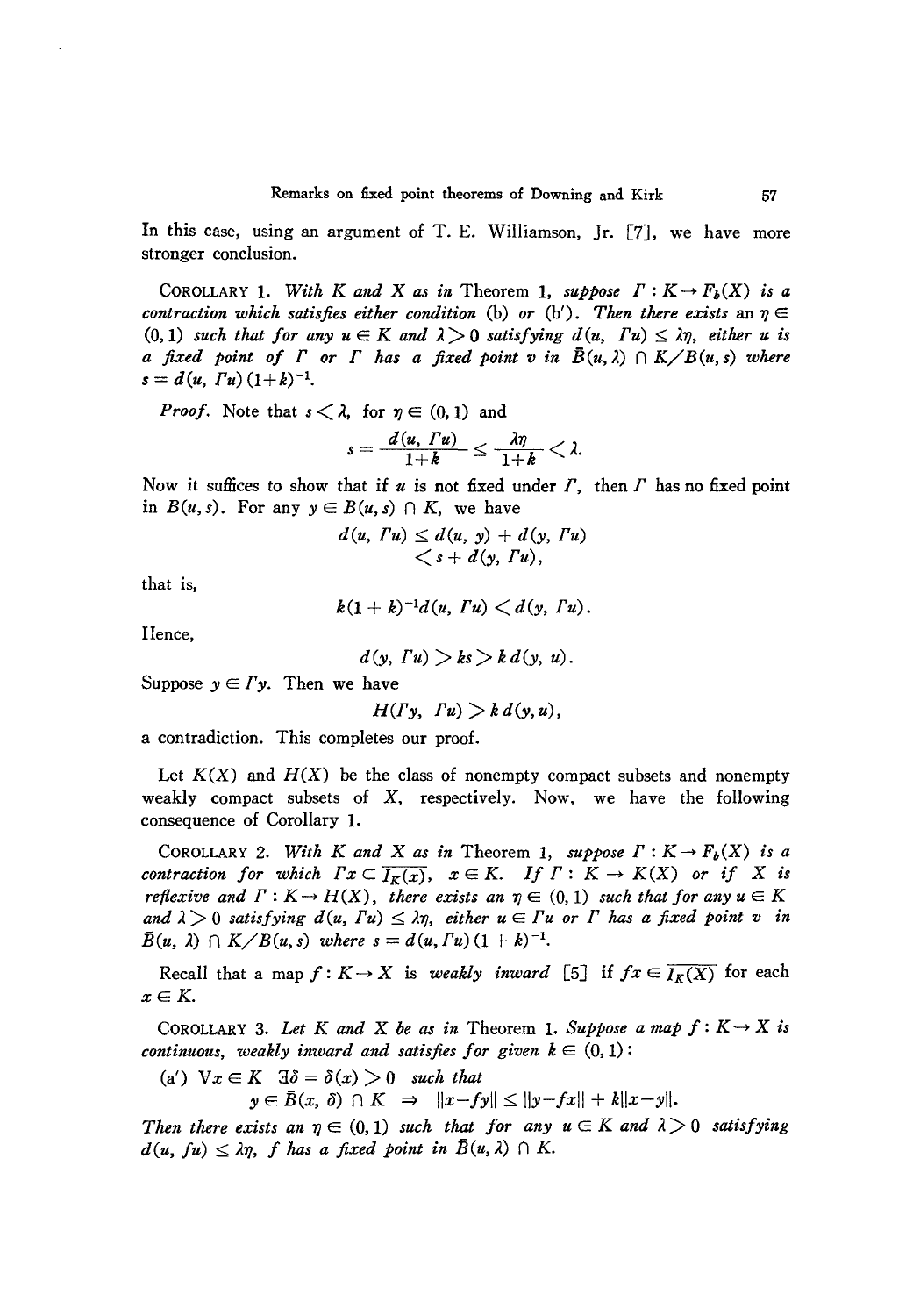58 Sehie Park

## 3. Metric spaces

Let  $F(M)$  denote the class of nonempty closed subsets of a metric space  $(M, d)$ .

THEOREM 2. Let  $M$  be a complete metric space and  $\Gamma : M \to F(M)$  a map such *that* the map  $x \mapsto d(x, Tx)$  *is l.s.c. Suppose there exist constants*  $\alpha \ge 1$  *and*  $k < 1$  *such that for each*  $x \in M$ ,

$$
\inf_{y \in \Gamma_a(x)} d(y, \Gamma y) \leq k \, d(x, \Gamma x) \tag{1}
$$

*where*  $\Gamma_{\alpha}(x) = \{z \in \Gamma x : d(x, z) \leq \alpha d(x, \Gamma x)\}\$ . Then for any  $u \in M$ ,  $\eta > 1$ , and  $\varepsilon > 0$  satisfying  $d(u, Tu) \leq \varepsilon(1-k)a^{-1}\eta^{-1}$ , *I* has a fixed point in  $\bar{B}(u, \varepsilon)$ .

*Proof.* Let 
$$
x \in M
$$
,  $y \in \Gamma_a(x)$ . Then from (1), we have  
\n
$$
\alpha^{-1} d(x, y) \leq d(x, Tx)
$$
\n
$$
\leq (1-k)^{-1} [d(x, Tx) - \inf_{y \in \Gamma_a(x)} d(y, Ty)].
$$
\n(2)

For any  $x \in M$  such that  $x \notin Tx$ , we have

$$
d(x, Tx) - \inf_{y \in \Gamma_a(x)} d(y, Ty) > 0.
$$

Then, for any  $\eta > 1$ , use (2) to select  $y \in \Gamma_{\alpha}(x)$  so that

$$
d(x, Tx) \leq \eta (1 - k)^{-1} [d(x, Tx) - d(y, Ty)].
$$

Let  $F(x) = a\eta(1-k)^{-1}d(x, Tx)$ . Since *F* is l.s.c. and  $y \neq x$ , by Theorem 0, for any  $u \in M$  and any  $\varepsilon > 0$  such that  $F(u) \le \inf_M F + \varepsilon$ , *T* has a fixed point  $v \in \overline{B}(u, \varepsilon)$ . Since  $\inf_M F = 0$ , *u* can be so chosen that  $d(u, Tu) \leq \varepsilon(1-k)$  $\alpha^{-1}\eta^{-1}$ . This completes the proof.

COROLLARY 4. Let M be a complete metric space and  $\{f_n\}_{n\in A}$  a pointwise *equicontinuous semigroup of selfmaps of M. Suppose there exist constants*  $\alpha \geq 1$ ,  $k < 1$  *such that for any*  $x \in M$ ,

$$
\sup_{\tau\in A}d(x, f_{\tau}x)\leq \alpha \inf_{\tau\in A}d(x, f_{\tau}x),
$$

(c)

$$
\inf_{\mu\neq\tau}d(f_{\mu}x,\,f_{\tau}x)\leq k\inf_{\tau\in A}d(x,\;f_{\tau}x).
$$

*Then for any*  $u \in M$ ,  $\eta > 1$ , and  $\varepsilon > 0$  *satisfying* 

$$
\inf_{\tau\in A}d(u,\,f_\tau u)\leq \varepsilon(1-k)\alpha^{-1}\eta^{-1},
$$

*there is a point*  $v \in \overline{B}(u, \varepsilon)$  *such that*  $v = f_x v$  *for all*  $\gamma \in A$ .

*Proof.* For  $x \in M$ , let  $O(x) = \{f_r(x) : r \in A\}$  and define  $\Gamma : M \to 2^M$  by taking  $Fx = \overline{O(x)}$ . Then as in the proof of [2, Corollary 4],  $x \mapsto d(x, Tx)$ is l.s.c.,  $\Gamma_{\alpha}(x) = \Gamma x$ , and

$$
\inf_{y\in\varGamma_{\epsilon}(x)}d(y,\varGamma y)\leq k\,d(x,\varGamma x).
$$

Therefore, for any  $u \in M$ ,  $\eta > 1$ , and  $\varepsilon > 0$  satisfying  $d(u, T u) \leq \varepsilon (1-k) \alpha^{-1}$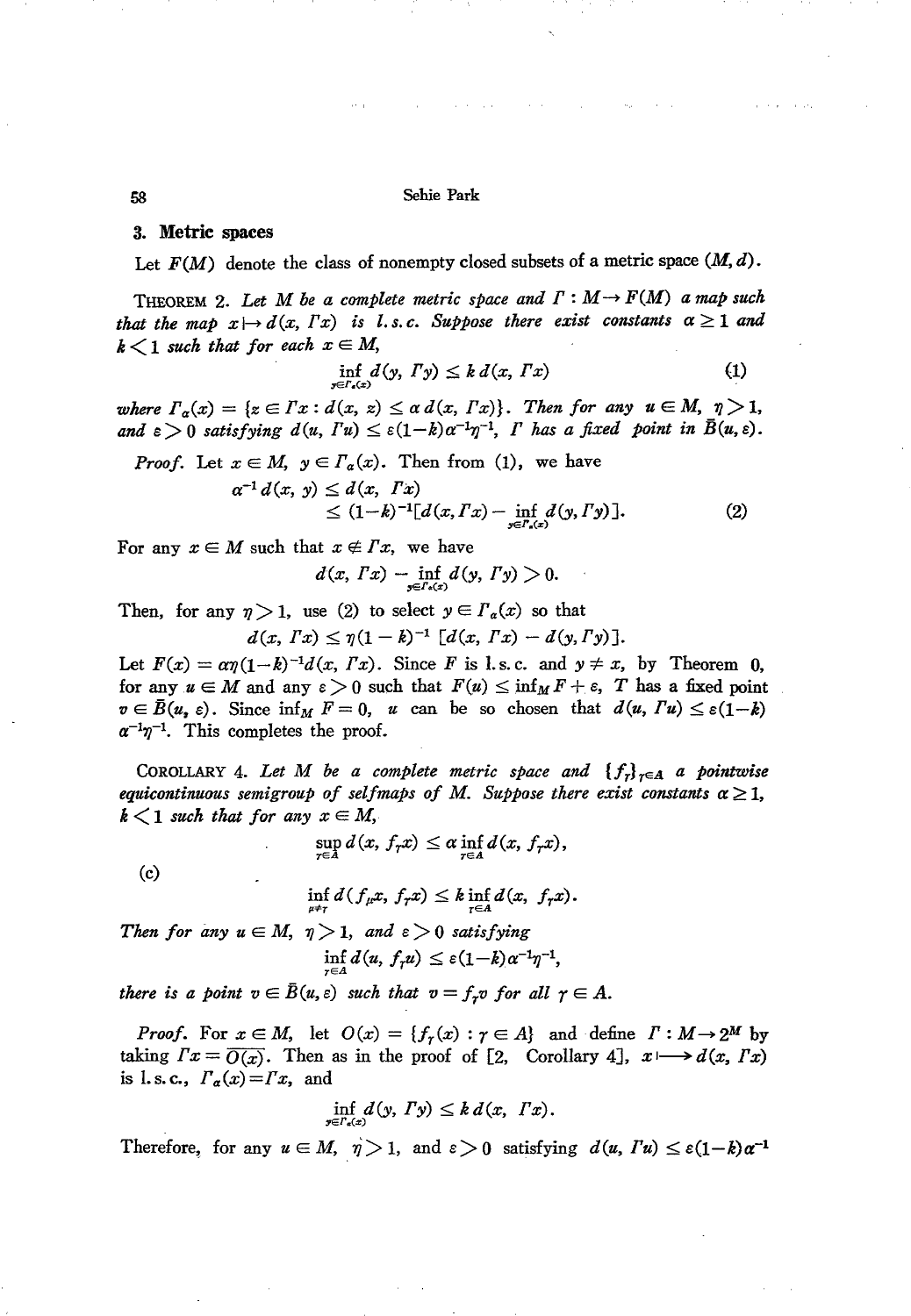$\eta^{-1}$ , *I* has a fixed point  $v \in \bar{B}(u, \varepsilon)$ . Note that by the first inequality of (c),  $v \in \Gamma v$  can happen only if  $v = f_r(v)$  for all  $\gamma \in A$ . This completes the proof.

From Corollary 4, we have the following.

COROLLARY 5. Let M be a complete metric space and  $f: M \to M$  a map for *which*  ${f_i}^i$   ${}_{i=1}^{\infty}$  *is pointwise equicontinuous on M. Suppose for fixed*  $\alpha \geq 1$  *and k* <1, *<sup>f</sup> satisfies the condition*

(c')  
\n
$$
\sup_{i\geq 1} d(x, f^ix) \leq \alpha \inf_{i\geq 1} d(x, f^ix),
$$
\n
$$
\inf_{j\geq i\geq 1} d(f^ix, f^jx) \leq k \inf_{i\geq 1} d(x, f^ix), \quad x \in M.
$$

*Then for any*  $u \in M$ ,  $\eta > 1$ , *and*  $\varepsilon > 0$  *satisfying* 

$$
\inf_{i\geq 1} d(u, f^i u) \leq \varepsilon (1-k) \alpha^{-1} \eta^{-1},
$$

*f* has a fixed point  $v \in \overline{B}(u, \varepsilon)$ .

REMARK. If  $f: M \rightarrow M$  is a contraction with Lipschitz constant  $k < 1$ , then f satisfies the hypothesis of Corollary 5 with  $\alpha = (1-k)^{-1}$ . Therefore, as in Corollary 1, for any  $u \in M$ ,  $\eta > 1$ , and  $\varepsilon > 0$  satisfying

$$
\inf_{i\geq 1}d(u,\,f^iu)\leq \varepsilon\eta^{-1},
$$

either  $u = fu$  or *f* has a fixed point  $v \in \overline{B}(u, \varepsilon) \diagup B(u, \varepsilon)$  where  $s = (1+k)^{-1}$ inf  $d(u, f^i u)$ . This improves the Banach contraction principle.

Recall that a metric space is *convex* iff for each two points x, y,  $x \neq y$ , there exists a point  $z, x \neq z \neq y$ , such that

$$
d(x, x) + d(x, y) = d(x, y).
$$

THEOREM 3. Let M be a complete convex metric space and  $f: M \rightarrow M$ *<sup>a</sup> surjection which satisfies, for fixed <sup>h</sup>*>1, *the condition:*

(d) 
$$
\begin{aligned}\n\forall x \in M \quad & \exists \varepsilon = \varepsilon(x) > 0 \quad \text{such that} \\
d(x, y) \leq \varepsilon \implies d(fx, fy) \geq h \, d(x, y).\n\end{aligned}
$$

*If*  $f^{-1}: M \to 2^M$  *is continuous with*  $f^{-1}x$  *compact for each*  $x \in M$ *, then for any*  $u \in M$  and  $\varepsilon > 0$  satisfying  $d(u, f^{-1}u) \leq (1 - h^{-1})\lambda$ , *f* has a fixed point  $v \in$  $\bar{B}(u, \lambda)$ .

*Proof.* Define  $F: M \to \mathbb{R}$  by  $F(x) = d(x, f^{-1}x)$ . Then for any  $x \in M$  such that  $x \neq fx$ , as in the proof of [2, Theorem 3], there exists an  $m \in M$  such that  $m \neq x$  and

$$
d(x,m) \leq (1-h^{-1})^{-1} [F(x) - F(m)].
$$

Thus by Theorem 0, for any  $u \in M$  and  $\lambda > 0$  satisfying  $F(u) \le \inf_M F + (1$  $(h^{-1})\lambda$ , *f* has a fixed point  $v \in \overline{B}(u, \lambda)$  such that  $F(v) \leq F(u)$ . In fact, since inf<sub>M</sub>  $F = 0$ , *u* can be so chosen that  $d(u, f^{-1}u) \leq (1-h^{-1})\lambda$ .